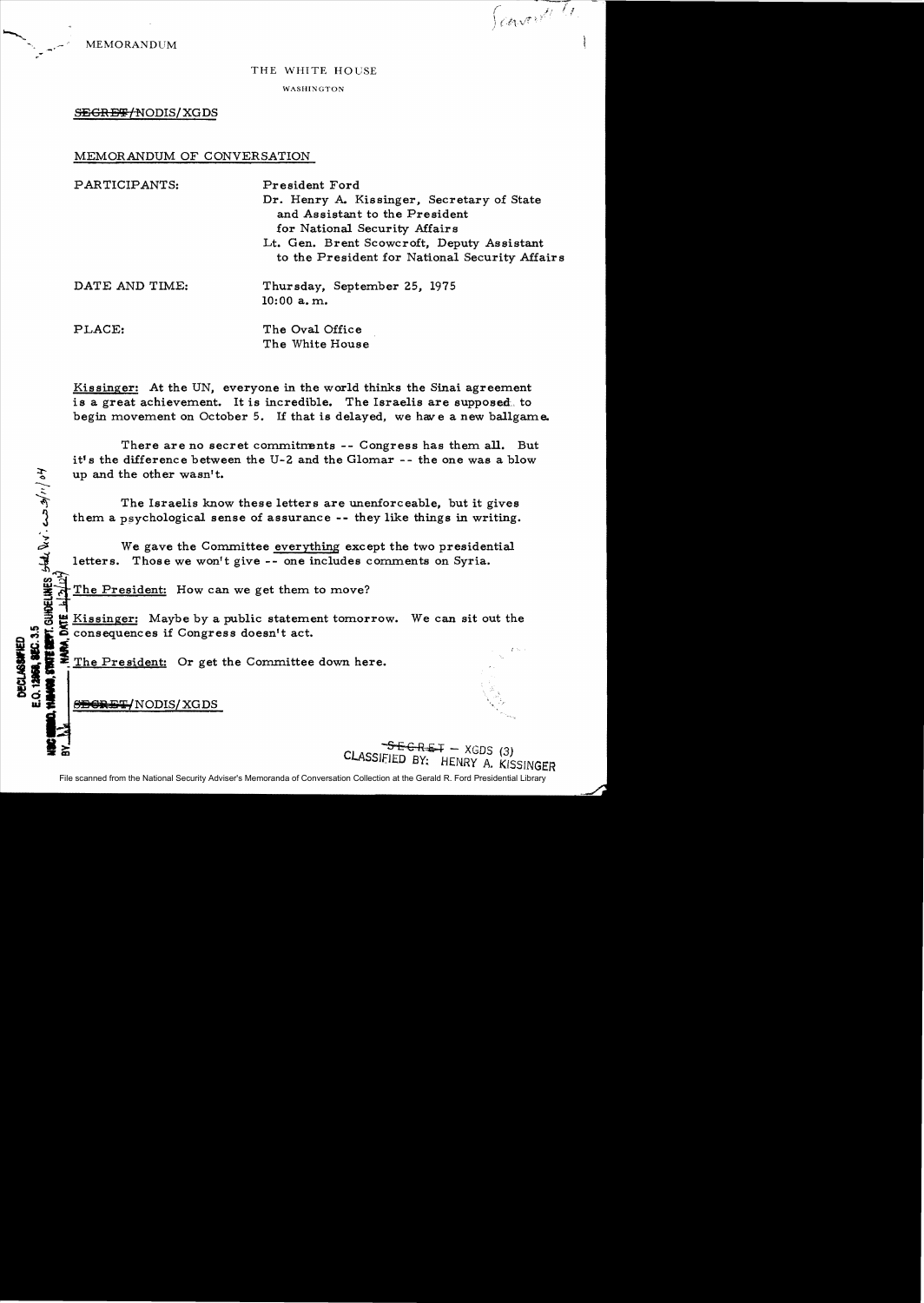## $-$ <del>SECRET</del>/NODIS/XGDS -2-

Kissinger: The last time you did that was on Vietnam. I am afraid we may be going the same way.

The President: I will not stand still for this. I will do whatever needs to be done to get this through.

Kissinger: It's a nihilistic trend in this country.

Maybe both Committees should come for a breakfast. I worry about having a Committee in the Cabinet room. It breaks down the separation. of powers.

The President: How about breakfast on Monday for both Committees?

Kissinger: We have a problem with Sadat's schedule. This is the most important visit this year. It is already fouled up. Your schedulers understandably don't want to scrub your trip on the 29th.

The President: My schedule is really fixed on the 29th. I could meet with him the morning of the 29th. But there is no way I can eliminate this trip on the 29th. I will set aside the weekend though.

Kissinger: We had been thinking of Palm Springs, but he couldn't stay at the Annenberg place, because he is a Jew. Most of the really good places would be the same. Another alternative would be Palm. Beach.

The President: Frances Bolton has a place there, I think.

Scowcroft: We will look into the options.

Kissinger: Schmidt is coming on the 3rd. I would suggest just a small lunch, unless you have particular plans.

The President: No, that is fine.

Kissinger: We need to talk about SALT. I don't think we will get a SALT agreement. There will be no Brezhnev visit. So we need to develop an alternative strategy. I think the reaction here to Vladivostok really shook them. If we sign and have a brawl here during their Party Congress, that would be very bad for them. I think they want to wait until their Party Congress is over.

~Rm / NODIS/ XGDS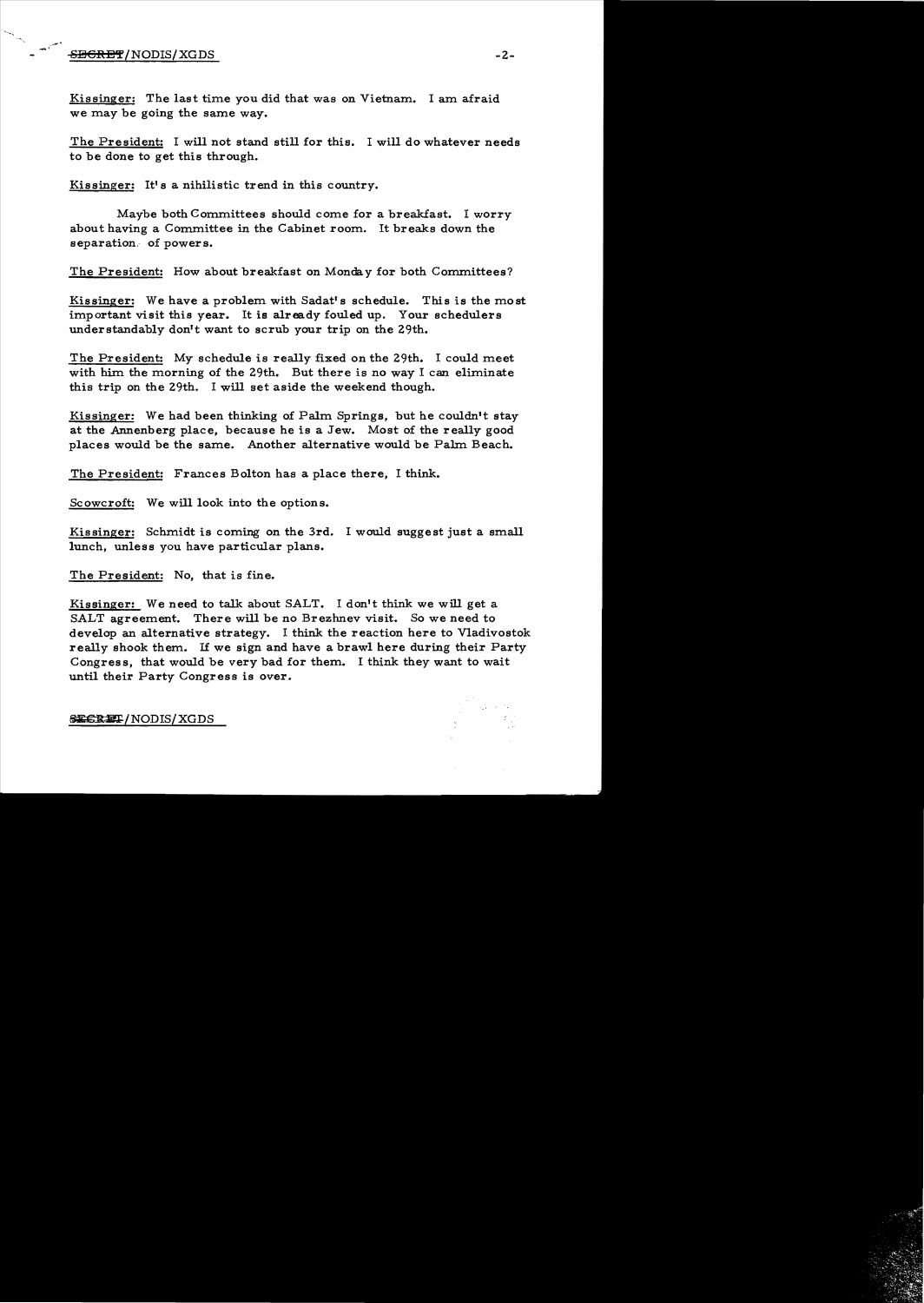-1955119  $P/K$   $Z5$  Sept 25 K atc UM, empare ince unel thinks = Sinair agreement is a great achimient. It is marchelle If The I am supposed to be project mornant on 50 t. If their is delayed we have a new ballgorne, Think are no secut embacts - Cong has then all. It to dig bet O-2 and Glerman - c me mas a blowing to other work. The Flore Close betters are humpsweak but it qui time psy since passenaie - they lite things in within. We pare a conte encything deept a 2 providents lettre. Those we want que - indeed criments Mar Songia P Hour care avec get than a most K Uny Ma probie statement averes. Et Set ant K hast time you did that was on VN, I aprend we may be going a sure was P I will with stand still for this. Sil du white multo be loveto get this thru (Disconsion don't substatic trands in this country). # maybe both coutes for a breakfast. I wear  $\bigstar$ about huming a coute me c downet worm. It breaks down = sycaration of paroles. P How about a breakfast one anniby for both <u>Intes</u>

**DECLASSIFIED** E.O. 12958, SEC. 3.5 NSC MENO, 11/2498, STATE DEPT. GUIDELINES, State leview 3/1/04 BY  $\frac{1}{4}$